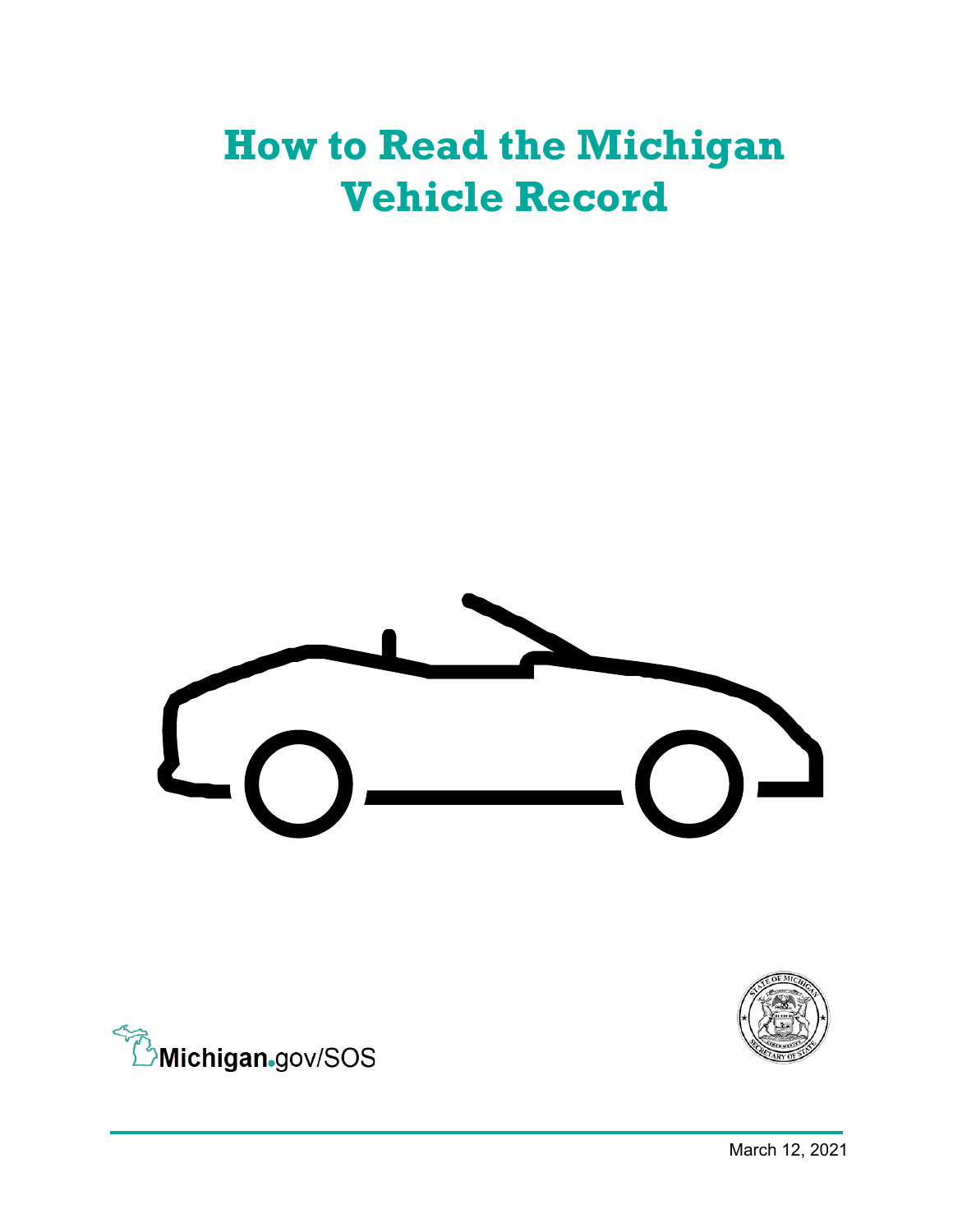## **Table of Contents**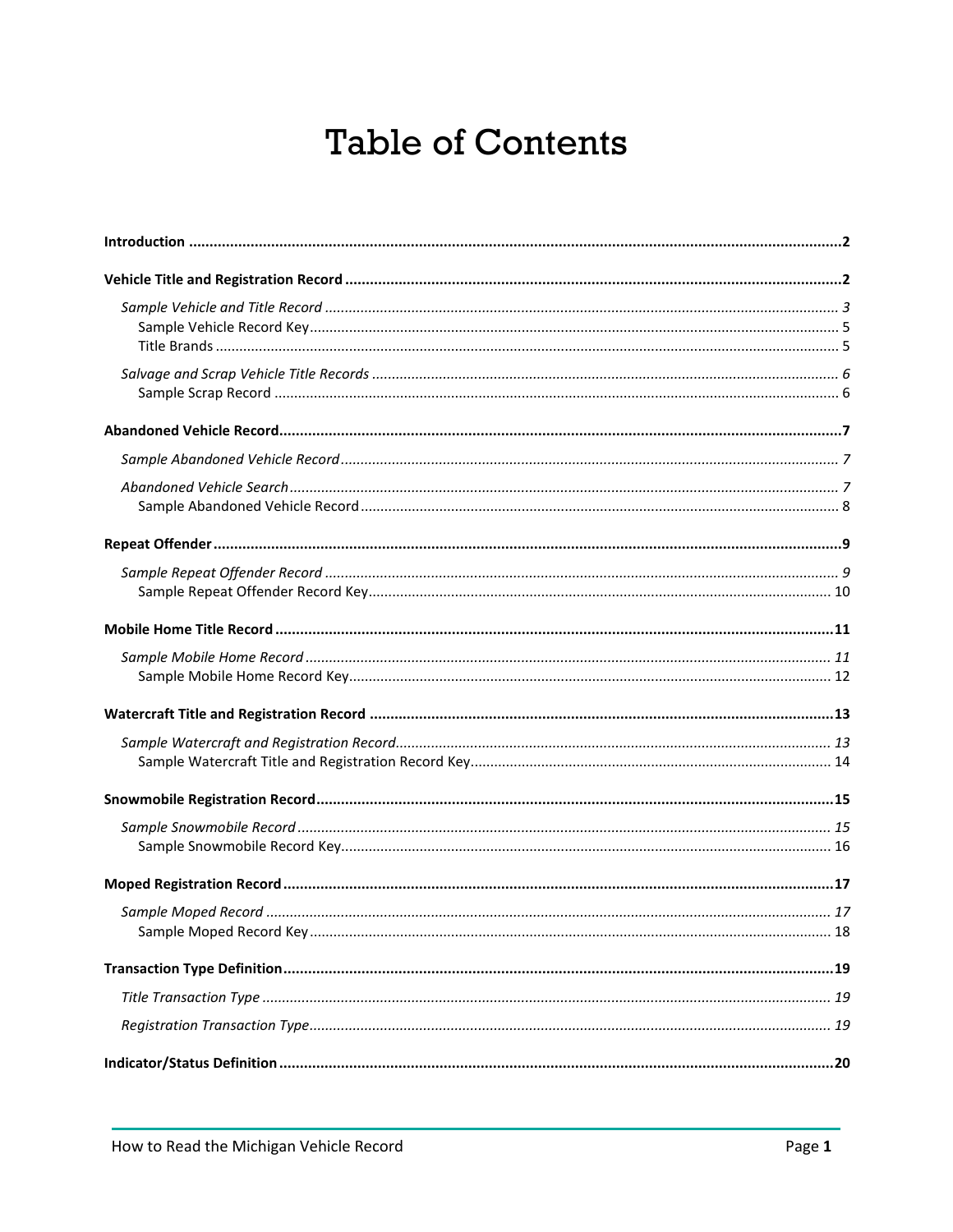## <span id="page-2-0"></span>Introduction

The following records and their definitions are provided as a service from the Michigan Department of State (MDOS) for you, the record requestor, to better understand vehicle, mobile home, watercraft, snowmobile, and moped records.

Each line of the record is numbered. A corresponding line number with an explanation is listed under the LINE-BY-LINE EXPLANATION PAGES detailing what each item in the record means.

Any questions regarding the record can be answered by calling the Department of State Information Center at 1-888-SOS-MICH (1-888-767-6424).

## <span id="page-2-1"></span>Vehicle Title and Registration Record

Every motor vehicle, trailer coach, and trailer when driven or moved upon public roads is subject to registration and titling requirements under the Michigan Vehicle Code unless otherwise exempt. For information on exemptions, check online for the Michigan Vehicle Code at [http://www.michiganlegislature.org](http://www.michiganlegislature.org/) (Chapter 257 of the Michigan Compiled Laws) or contact the Department of State Information Center at 1-888-SOS-MICH (1-888-767-6424).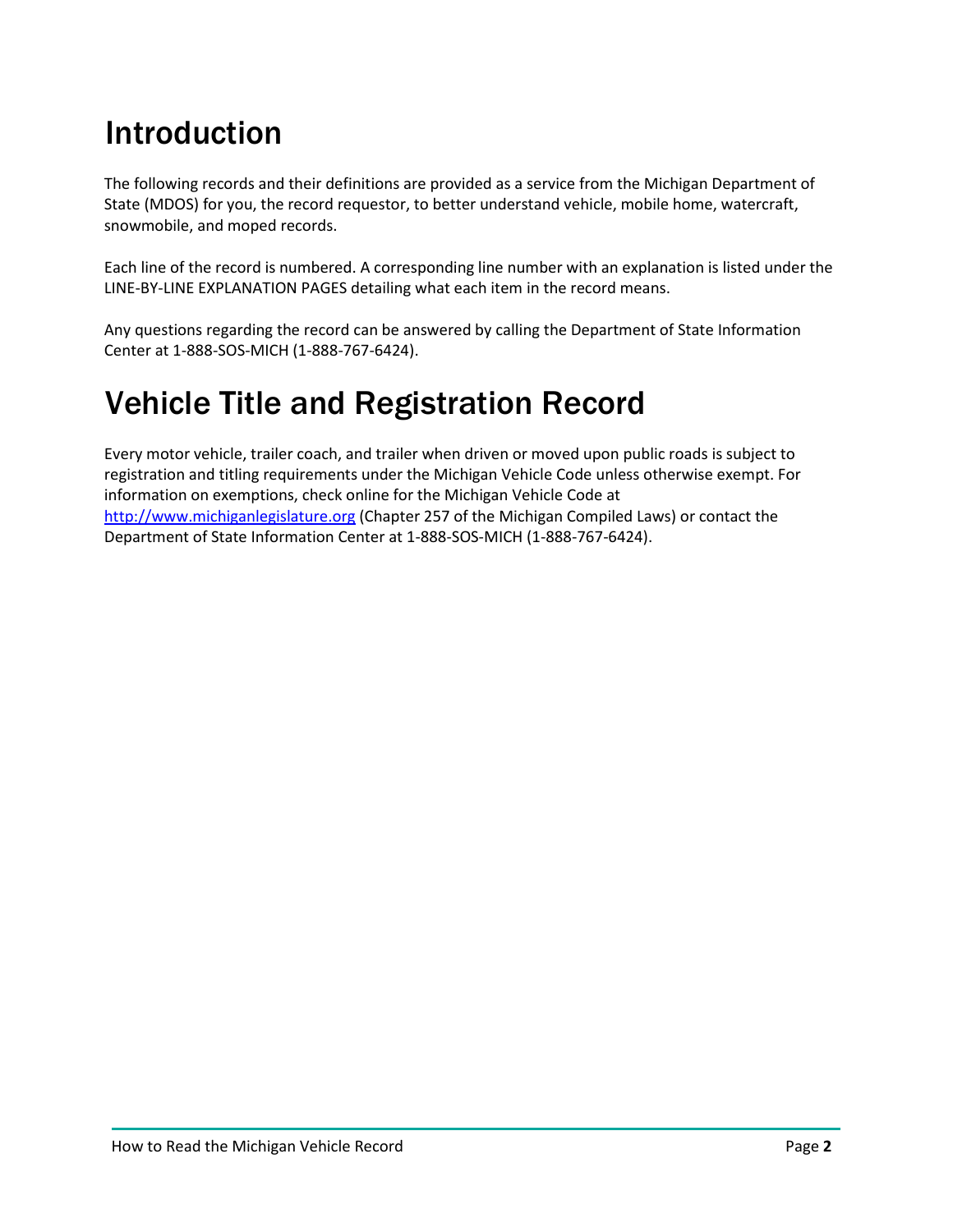### <span id="page-3-0"></span>Sample Vehicle and Title Record



**STATE OF MICHIGAN DEPARTMENT OF STATE** LANSING

| 1 | <b>Title Information</b>                                                        |                                                                          |                                          | Date Processed: 03-08-2021                |
|---|---------------------------------------------------------------------------------|--------------------------------------------------------------------------|------------------------------------------|-------------------------------------------|
| 2 | Year/Make/Model<br>2011 KIA                                                     | <b>Body Style</b><br><b>Station Wagon</b>                                | <b>Vehicle Type</b><br>Passenger         | <b>VIN</b><br>KNAFE222395699898           |
| 3 | <b>Transaction Type</b><br>Correction                                           | <b>Issued Date</b><br>03-08-2021                                         | <b>Title Number</b><br>MI0008433273      |                                           |
| 4 | <b>Odometer Code</b><br><b>Actual Mileage</b>                                   | <b>Odometer</b><br>125,125                                               | <b>Brands</b>                            |                                           |
| 5 | <b>Owner Information</b><br><b>Name</b><br><b>MICHIGAN TEST RECORD</b>          | <b>Address</b><br>7064 CROWNER DR<br>LANSING MI 48980-0001 INGHAM COUNTY | <b>DLN</b><br>R-263-603-789-002          |                                           |
| 6 | <b>Secured Party</b><br><b>First Secured Party Name</b><br><b>BANK AND LOAN</b> | <b>Address</b><br>PO BOX 8118<br>ROCKEYSVILLE MD 21038                   |                                          | <b>Date Posted</b><br>01-03-2021          |
|   | <b>Registration Information</b>                                                 |                                                                          |                                          |                                           |
|   | <b>Plate Number</b><br>7 VEG79                                                  | <b>Plate Type</b><br><b>Passenger Standard White</b>                     |                                          | <b>Use Type</b><br>Regular/Non-Commercial |
|   | <b>Transaction Type</b><br>8 Correction                                         | <b>Original Issue Date</b><br>03-08-2021                                 | <b>Expiration Date</b><br>10-10-2021     | <b>Transaction Number</b><br>37189177     |
|   | <b>Recreation Passport</b><br>9 Yes                                             | County<br><b>INGHAM</b>                                                  |                                          | <b>Transaction Date</b><br>03-08-2021     |
|   | <b>Months</b><br>1012                                                           | <b>Registration Fee</b><br>\$150.00                                      | <b>Fee Category</b><br><b>MSRP Based</b> | <b>Fee Category Amount</b><br>32,561      |
|   | <b>Electronic Insurance Verification</b><br>11 <sub>No</sub>                    |                                                                          |                                          |                                           |

Electronically certified in compliance with MCL 257.204A as of 03-08-2021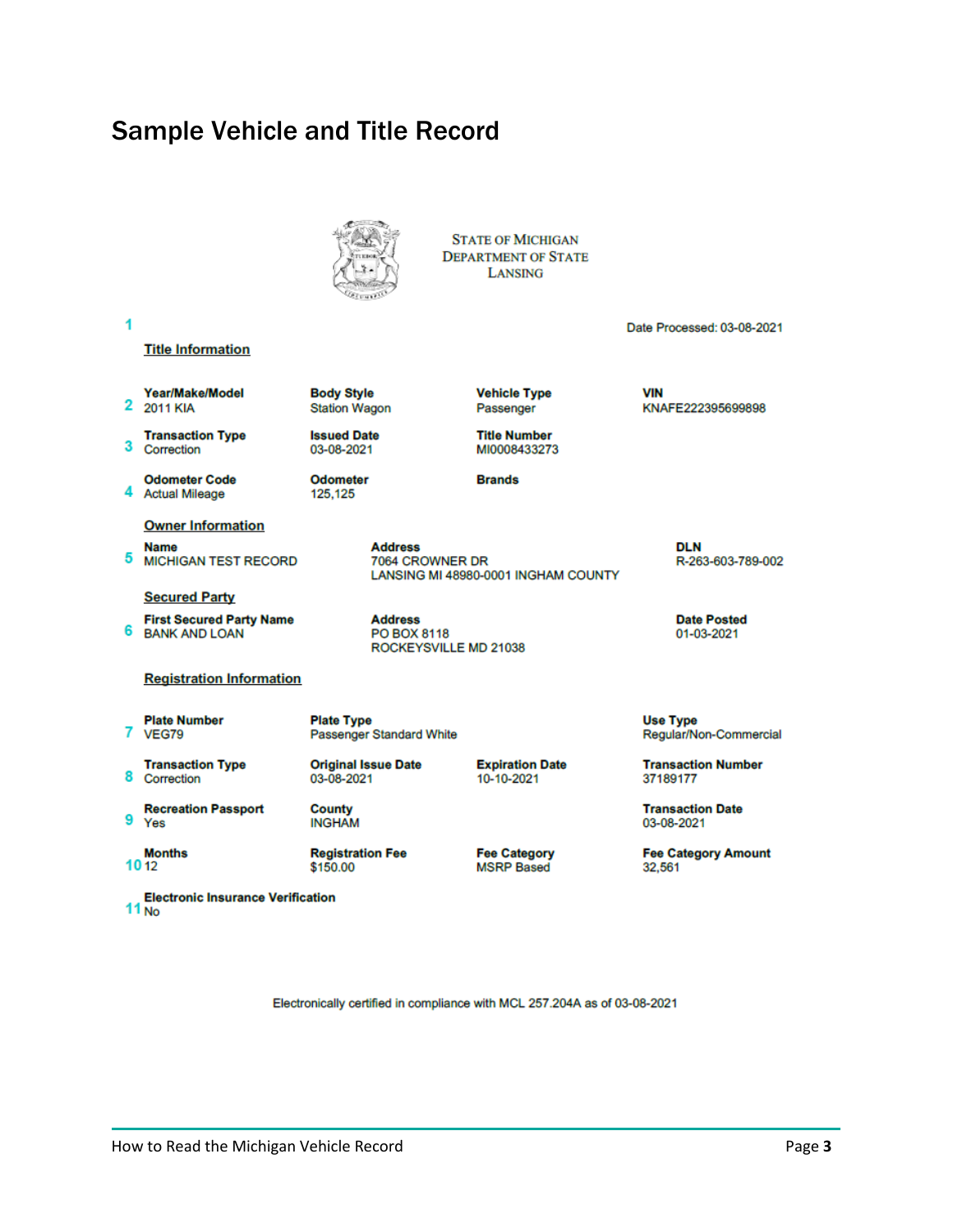#### <span id="page-4-0"></span>Sample Vehicle Record Key

- 1. The date record was generated.
- 2. Detailed vehicle information including the year, make, model (if applicable), body style, vehicle type, and vehicle identification number (VIN).
- 3. The last transaction type processed against the vehicle title. The date of title issuance. The title number assigned.
- 4. The odometer brand and odometer reading. Any brands associated to the vehicle will be listed under the Brands heading. The list of possible brands is listed below.
- 5. Owner information includes the current vehicle owner(s), address, and driver's license number.
- 6. The secured interest name and address and date the loan was filed. If no secured interest is on record, this area will state "NO SECURED INTEREST ON RECORD."
- 7. License plate number registered to this vehicle and the plate's characteristics.
- 8. Transaction type is the last activity processed against the registration. Original issue date is the date the plate was issued. The expiration date is when the registration will expire. Transaction number is a system-generated number associated to the transaction type.
- 9. Recreation passport indicates if a recreation passport was purchased. The county where the vehicle is registered. The transaction date is the date of the last activity processed against the registration.
- 10. Months indicates the number of months purchased when the vehicle was last registered. Registration fee is the fee charged based on the last registration activity. Fee category is either the Manufacturer's Suggested Retail Price (MSRP) based or the vehicle empty weight.
- 11. Electronic Insurance Verification (EIV) indicates if Michigan No Fault Insurance is stored on the Departments of State's system.

#### <span id="page-4-1"></span>Title Brands

- Flood vehicle acquired by an insurance company as part of the settlement of a water damage claim.
- Municipal vehicle used by a unit of government (city, county, township, public college, or university, etc.).
- Police vehicle used by law enforcement.
- Rebuilt a vehicle previously salvaged but has been recertified for road use.
- Salvage a vehicle suffers damage between 75% and 90% of its pre-damaged cash value.
- Scrap vehicle that has one or more major component parts that have been wrecked, destroyed, damaged, stolen, or missing to the extent that the total estimated cost of repair (parts and labor) for the vehicle is 91% or more of its pre-damaged value.
- Taxi vehicle used as a taxicab.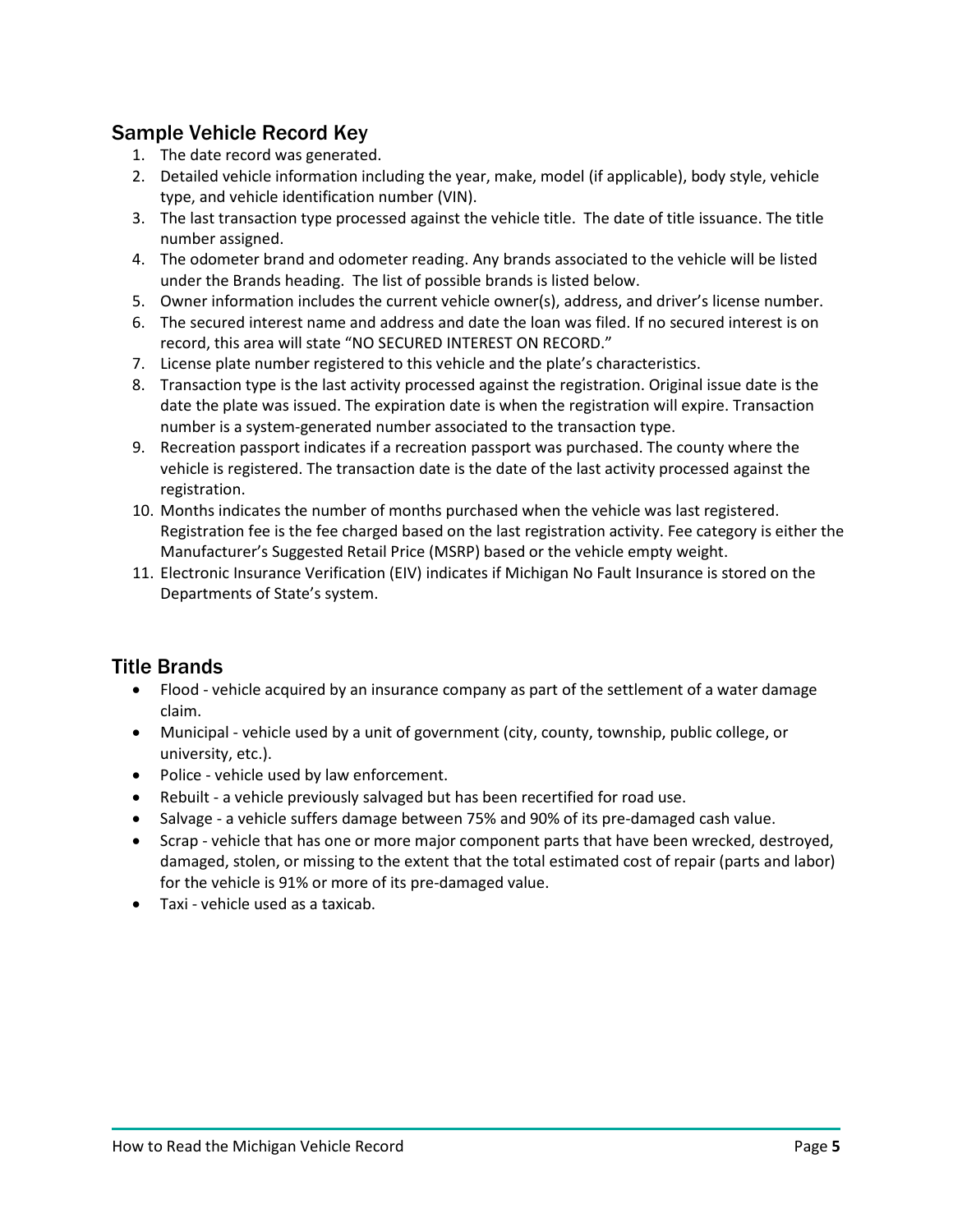### <span id="page-5-0"></span>Salvage and Scrap Vehicle Title Records

When a vehicle with a salvage title has been repaired or rebuilt, it cannot be used on-road or titled and plated as a regular rebuilt vehicle until it is recertified by a specially trained law enforcement officer.

A title that has been recertified for road use will show the following legend: **\*\*REBUILT SALVAGE \*\*** 

Beginning July 1, 1994, a scrap title is issued to a vehicle that has one or more major component parts that have been wrecked, destroyed, damaged, stolen, or missing to the extent that the total estimated cost of repair (parts and labor) for the vehicle is 91% or more of its pre-damaged value.

A title that is issued under the scrap law will show the following legend. **\*\*SCRAP\*\*** 

Salvage vehicle titles are **ORANGE** in color. Scrap vehicle titles are **RED** in color. Regular vehicle titles are **GREEN** in color.

#### <span id="page-5-1"></span>Sample Scrap Record



**STATE OF MICHIGAN DEPARTMENT OF STATE** LANSING

**Vehicle Type** 

**Title Number** 

MI0008408602

Passenger

Date Processed: 03-09-2021

#### **Title Information**

Year/Make/Model **2011 KIA** 

**Transaction Type Transfer** 

**Odometer** 0

**Owner Information** 

**Name MICHIGAN TEST RECORD** 

**Secured Party** No Secured Party

**Body Style Station Wagon** 

**Issued Date** 03-09-2021

**Odometer Code Actual Mileage** 

> **Address** 7064 CROWNER DR LANSING MI 48980-0001 INGHAM COUNTY

**Brands** 

**Scrap** 

**VIN** KNAFE222395699898

> **DLN** R-263-603-789-002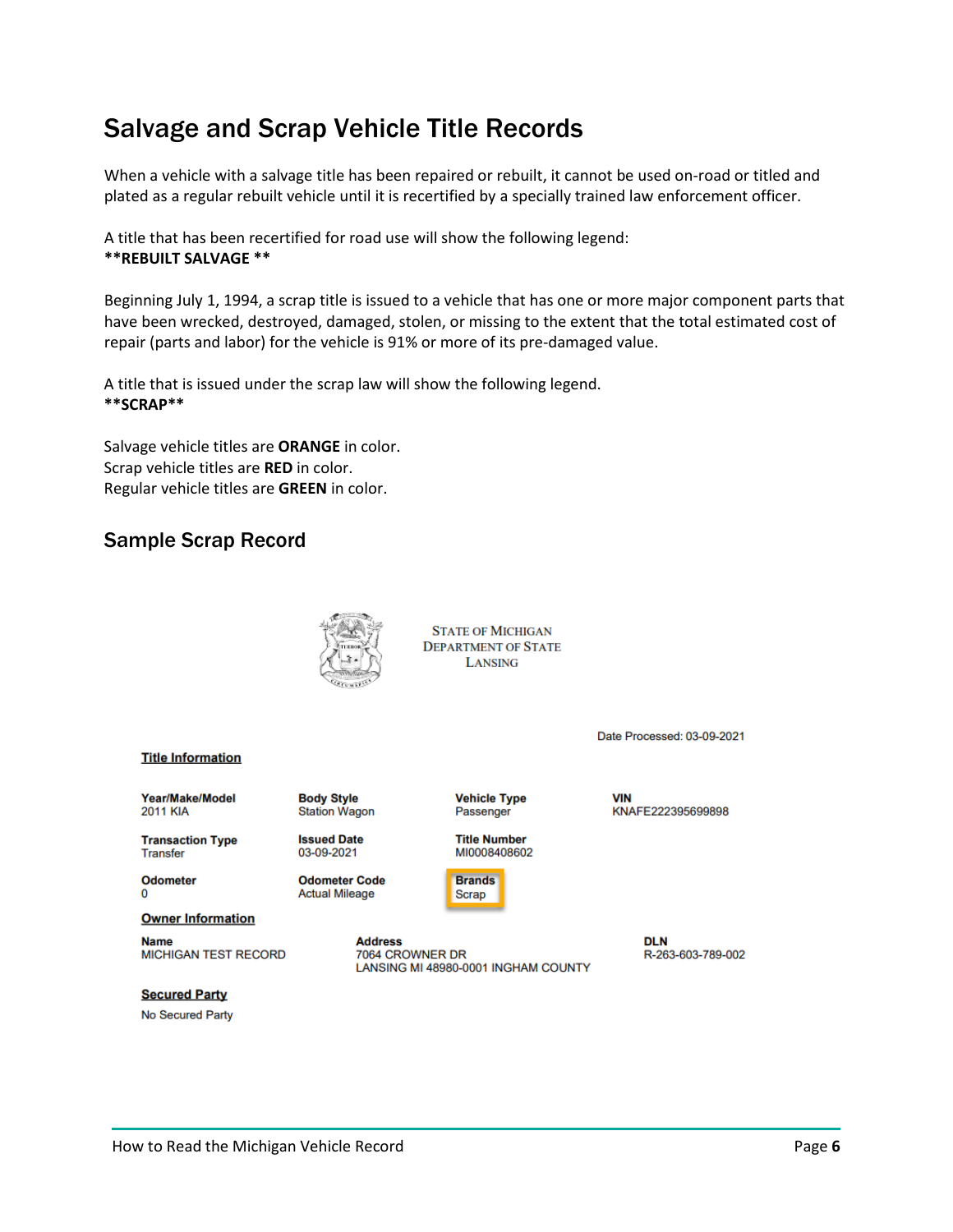## <span id="page-6-0"></span>Abandoned Vehicle Record

If a vehicle is abandoned on public property (18-48 hours), law enforcement or their designee may tag the vehicle for removal and/or arrange for the vehicle to be towed. If the vehicle is abandoned on private property, the property owner may arrange for immediate removal of the vehicle. Effective October 1, 2005, law enforcement and towing agencies have partnered with the Michigan Department of State (MDOS) to expedite the abandoned vehicle removal and notification process.

The abandoned vehicle indicator, who reported the vehicle abandoned and when the vehicle was reported abandoned, displays at the top of the record.

### <span id="page-6-1"></span>Sample Abandoned Vehicle Record



### <span id="page-6-2"></span>Abandoned Vehicle Search

To see if a vehicle was reported abandoned, you can go to [https://www.michigan.gov/sos/0,4670,7-127-](https://www.michigan.gov/sos/0,4670,7-127-1640_14837-380898--,00.html) [1640\\_14837-380898--,00.html.](https://www.michigan.gov/sos/0,4670,7-127-1640_14837-380898--,00.html)

- 1. Select Vehicle Services button.
- 2. Under Vehicle Searches, select Abandoned Vehicle Search.
- 3. Select the proper vehicle type.
- 4. Enter the VIN or plate number. The VIN can be found on the vehicle's title, registration, or certificate of insurance.
- 5. Select Search.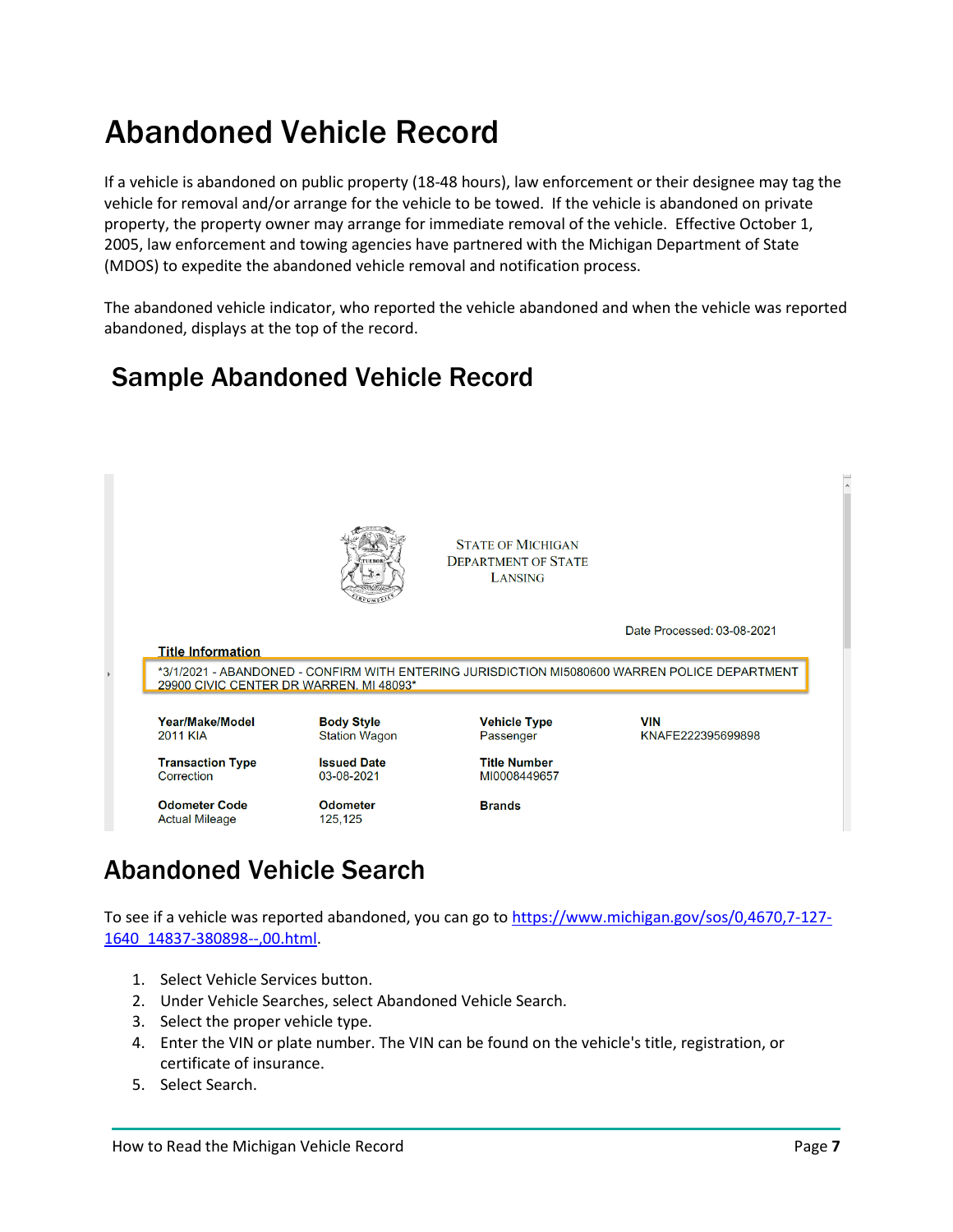#### <span id="page-7-0"></span>Sample Abandoned Vehicle Record

| Q Search results for VIN KNAFE222395699898      |  |  |  |  |  |
|-------------------------------------------------|--|--|--|--|--|
| 1<br>Vehicle Found At:                          |  |  |  |  |  |
| 2 Date Taken Into Custody: 01-Mar-2021          |  |  |  |  |  |
| З<br>d Car/Truck/SUV Information                |  |  |  |  |  |
| <b>Year: 2011</b>                               |  |  |  |  |  |
| Make: KIA                                       |  |  |  |  |  |
| Δ.<br>Custodian Information                     |  |  |  |  |  |
| Name:                                           |  |  |  |  |  |
| Address:                                        |  |  |  |  |  |
| <b>Phone Number:</b>                            |  |  |  |  |  |
| 5 r<br>Disposition Information                  |  |  |  |  |  |
| Disposition: N/A                                |  |  |  |  |  |
| 6<br>A Law Enforcement Agency Information       |  |  |  |  |  |
| Name: WARREN POLICE DEPARTMENT                  |  |  |  |  |  |
| Address: 29900 CIVIC CENTER DR WARREN, MI 48093 |  |  |  |  |  |

#### Sample Abandoned Vehicle Record Key

- 1. Street address or cross streets where the abandoned vehicle was found.
- 2. Date the vehicle was towed.
- 3. The year and make of the vehicle.
- 4. The person or business/legal entity responsible for storing an abandoned vehicle taken into custody. Usually, this is the towing agency.

 $\bullet$ 

- 5. How the vehicle was disposed. There are four dispositions.
	- Redeemed by Owner/Secured Party
	- Sold at Auction
	- Transferred Ownership without Sale
	- Vehicle Scrapped
- 6. The law enforcement agency contacted concerning the abandoned vehicle.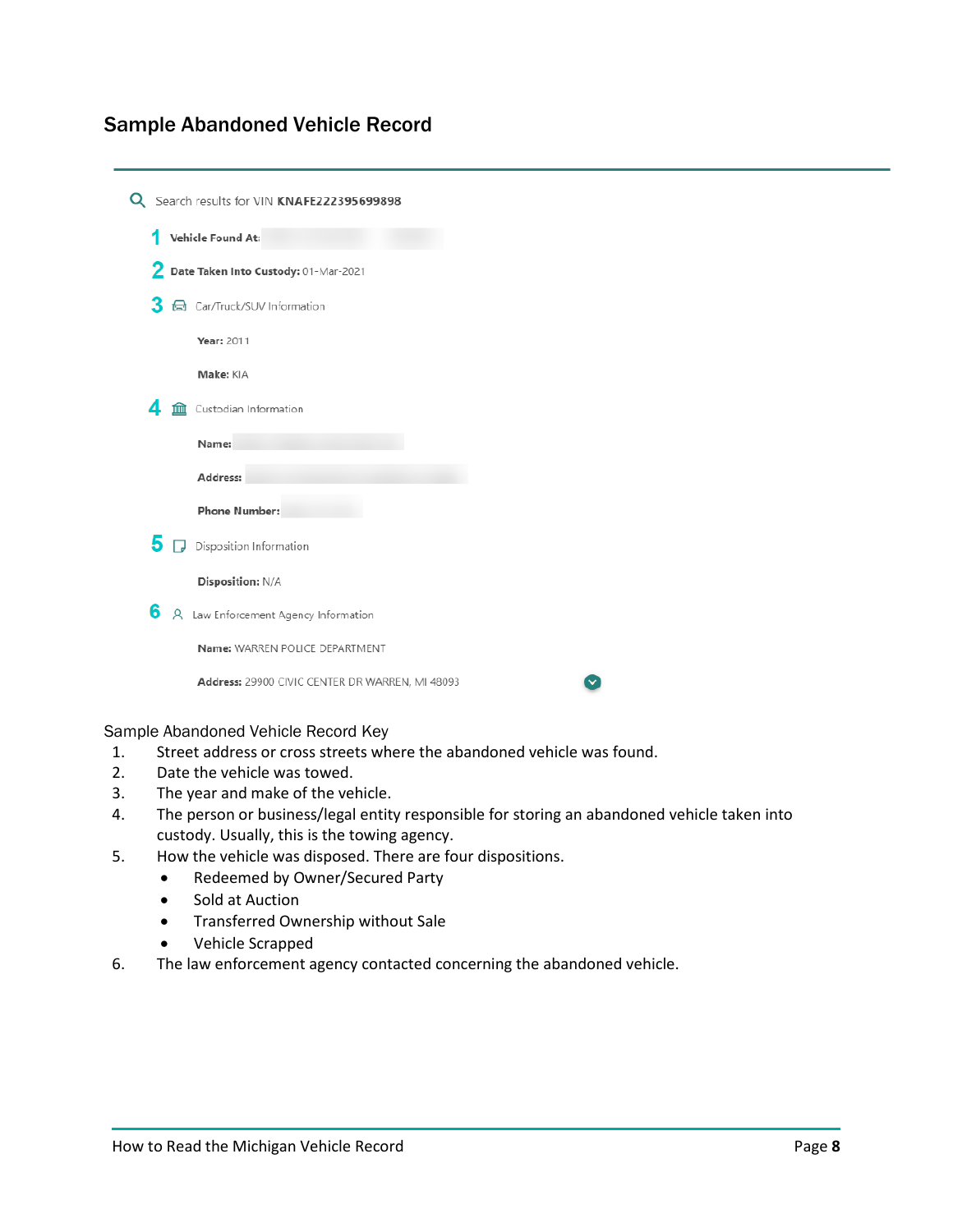## <span id="page-8-0"></span>Repeat Offender

Vehicle holds, messages, and indicators resulting from alcohol-related offenses will appear on the title and registration record.

Additional information on how alcohol-related offenses may impact titling or registering of vehicle.

- Repeat Offender Laws [http://www.michigan.gov/sos/0,1607,7-127-1627\\_8665\\_9070-21501--,00.html](http://www.michigan.gov/sos/0,1607,7-127-1627_8665_9070-21501--,00.html)
- Repeat Offender Inquiry <http://www.michigan.gov/sos/0,1607,7-127--32563--,00.html>

### <span id="page-8-1"></span>Sample Repeat Offender Record



**STATE OF MICHIGAN DEPARTMENT OF STATE** LANSING

**Title Information** 

\*3/9/2021 - 904C HOLD - NO TITLE TRANSFER EXCEPT TO NON-IMMEDIATE FAMILY MEMBER OR BY COURT<br>ORDER\*  $\overline{2}$ 

Year/Make/Model 3 2011 KIA

**Transaction Type** 4 Correction

**Issued Date** 03-08-2021 **Odometer** 

**Body Style** 

**Station Wagon** 

MI0008449657 **Brands** 

**Vehicle Type** 

**Title Number** 

Passenger

5 Odometer Code **Actual Mileage** 125,125 **Owner Information** 

> **Address**<br>7064 CROWNER DR LANSING MI 48980-0001 INGHAM COUNTY

DLN<br>R-263-603-789-002

**Secured Party** 

**First Secured Party Name** 7 BANK AND LOAN

Name<br>6 MICHIGAN TEST RECORD

**Address** E 1ST ST FLINT MI 48502-1944 GENESEE COUNTY **Date Posted** 03-08-2021

Date Processed: 03-09-2021

KNAFE222395699898

**VIN** 

**Registration Information** 

8 \*3/9/2021 - 904C HOLD - NOT ELIGIBLE FOR METAL PLATE MI8281700 FROM OFFENSE OF 01-MAR-2021\*

| <b>Plate Number</b>        | <b>Plate Type</b>          |                        | <b>Use Type</b>            |
|----------------------------|----------------------------|------------------------|----------------------------|
| 9 VEG79                    | 904C Paper Plate           |                        | Regular/Non-Commercial     |
| <b>Transaction Type</b>    | <b>Original Issue Date</b> | <b>Expiration Date</b> | <b>Transaction Number</b>  |
| 10 Paper Plate Replacement | 03-01-2021                 | 10-10-2021             | 37256524                   |
| <b>Recreation Passport</b> | County                     |                        | <b>Transaction Date</b>    |
| 11 Yes                     | <b>INGHAM</b>              |                        | 03-09-2021                 |
| <b>Months</b>              | <b>Registration Fee</b>    | <b>Fee Category</b>    | <b>Fee Category Amount</b> |
| 1212                       | \$0.00                     |                        | 0                          |

**Electronic Insurance Verification** 

**13 No** 

Electronically certified in compliance with MCL 257.204A as of 03-09-2021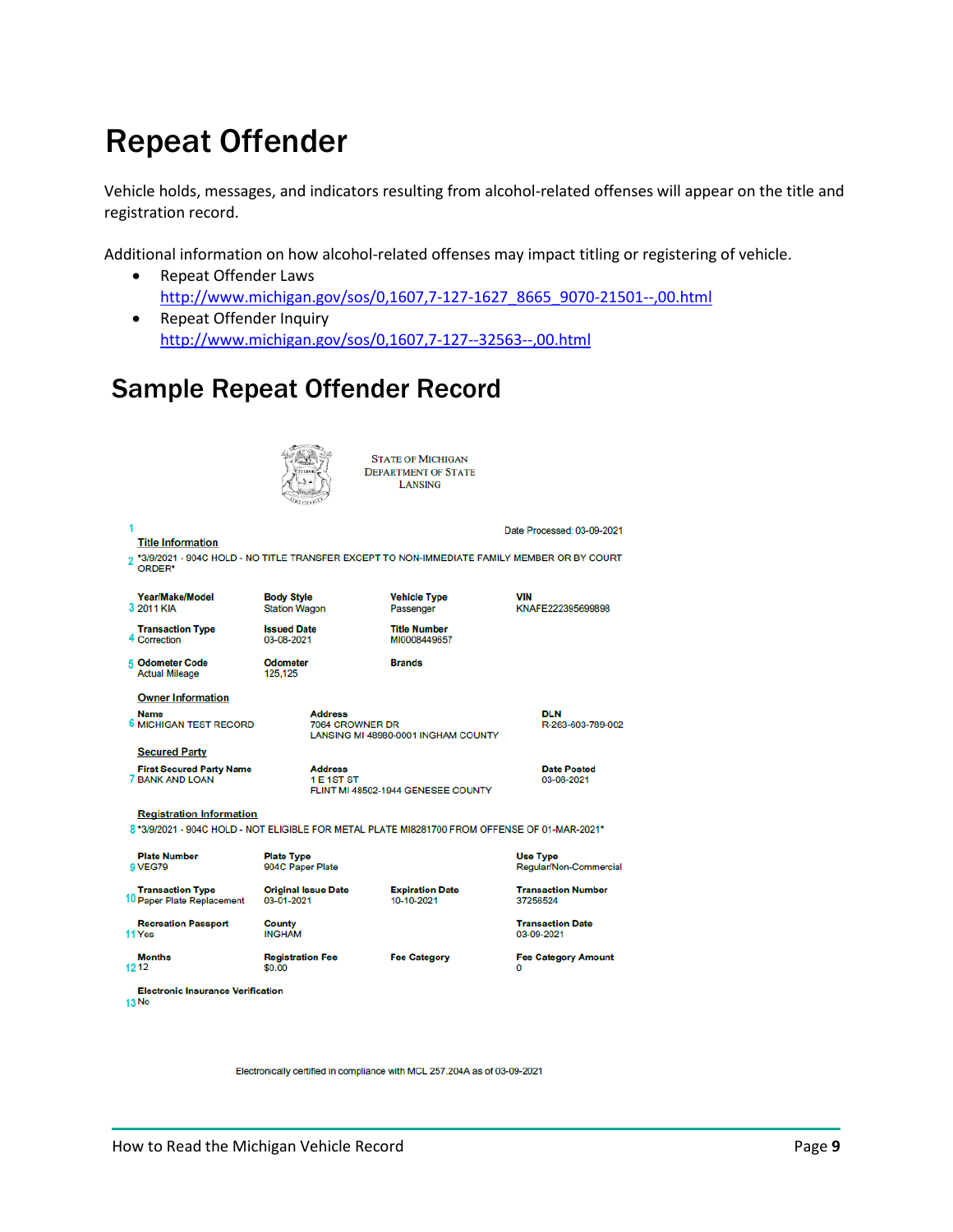#### <span id="page-9-0"></span>Sample Repeat Offender Record Key

- 1. The date record was generated.
- 2. The Repeat Offender indicator includes the date the indicator was added, and the vehicle title cannot be transferred to an immediate family member.
- 3. Detailed vehicle information including the year, make, model (if applicable), body style, vehicle type, and vehicle identification number (VIN).
- 4. The last transaction type processed against the vehicle title. The date of title issuance. The title number assigned.
- 5. The odometer brand and odometer reading. Any brands associated to the vehicle will be listed under the Brands heading. The list of possible is listed on page 5.
- 6. Owner information includes the current vehicle owner, address, and driver's license number.
- 7. The secured interest name and address and date the loan was filed. If no secured interest is on record, this area will state "NO SECURED INTEREST ON RECORD."
- 8. The Repeat Offender indicator includes the date the indicator was added, vehicle is not eligible for a metal plate, and the offense date.
- 9. License plate number registered to this vehicle and the plate's characteristics.
- 10. Transaction type is the last activity processed against the registration. Original issue date is the date the plate was issued. The expiration date is when the registration will expire. Transaction number is a system-generated number associated to the transaction type.
- 11. Recreation passport indicates if a passport was purchased. The county where the vehicle is registered. The transaction date is the date of the last activity processed against the registration.
- 12. Months indicates the number of months purchased when the vehicle was last registered. Registration fee is the fee charged based on the last registration activity. Fee category is either the Manufacturer's Suggested Retail Price (MSRP) based or the vehicle empty weight.
- 13. Electronic Insurance Verification (EIV) indicates if Michigan No Fault Insurance is stored on the Departments of State's system.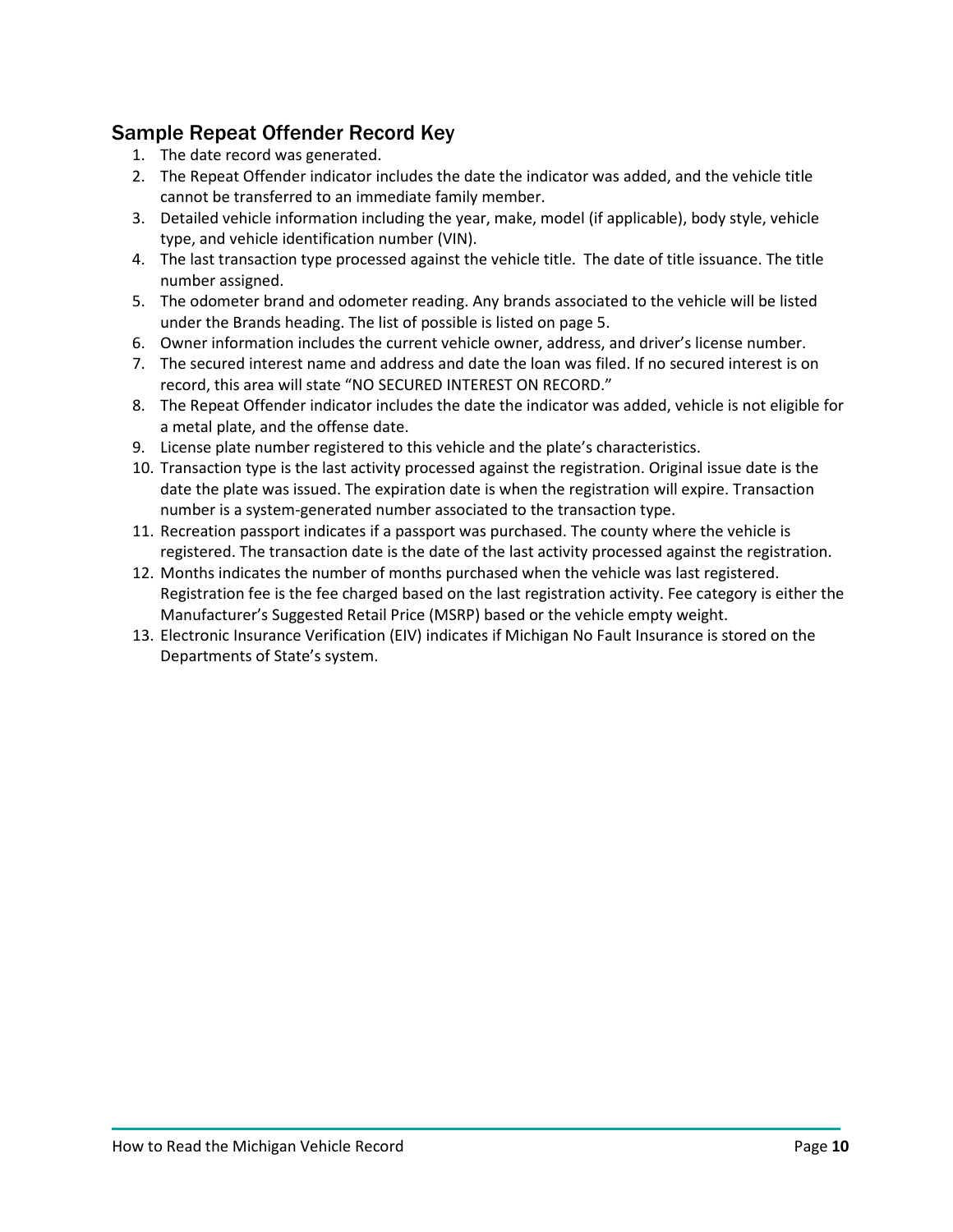## <span id="page-10-0"></span>Mobile Home Title Record

All mobile homes in Michigan are subject to the titling requirements provided under Public Act 96 of 1987. The only exception is a mobile home owned by a manufacturer, a mobile home being held for resale by a licensed mobile home dealer, or a mobile home permanently affixed to land owned by the mobile homeowner. For information on mobile homes contact the Department of State Information Center at 1-888-SOS-MICH (1-888-767-6424).

### <span id="page-10-1"></span>Sample Mobile Home Record



Electronically certified in compliance with MCL 257.204A as of 03-09-2021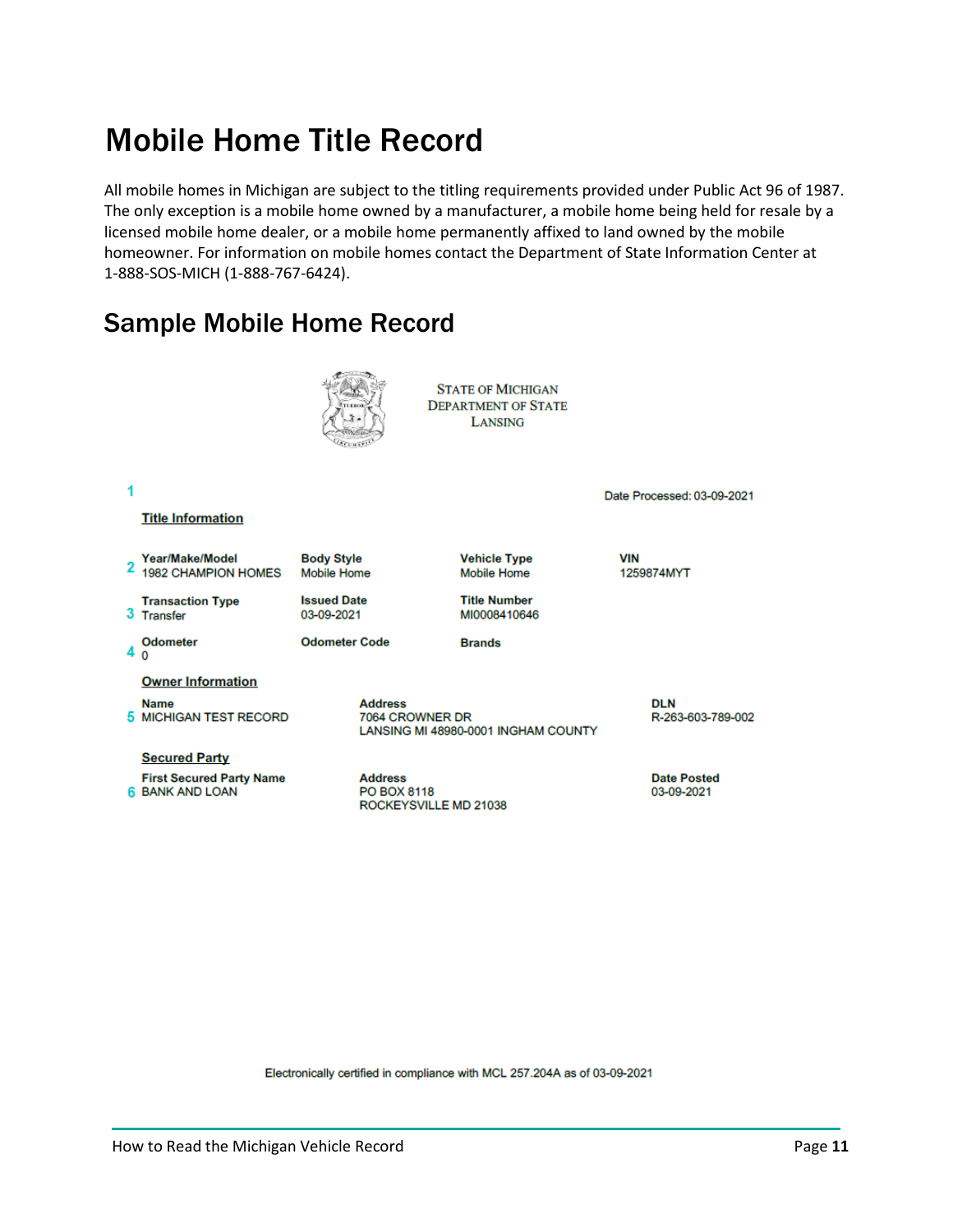#### <span id="page-11-0"></span>Sample Mobile Home Record Key

- 1. The date record was generated.
- 2. Detailed vehicle information including the year, make, body style, vehicle type, and vehicle identification number (VIN).
- 3. The last transaction type processed against the vehicle title. The date of title issuance. The title number assigned.
- 4. No information will display here.
- 5. Owner information includes the current vehicle owner, address, and driver's license number.
- 6. The secured interest name and address and date the loan was filed. If no secured interest is on record, this area will state "NO SECURED INTEREST ON RECORD."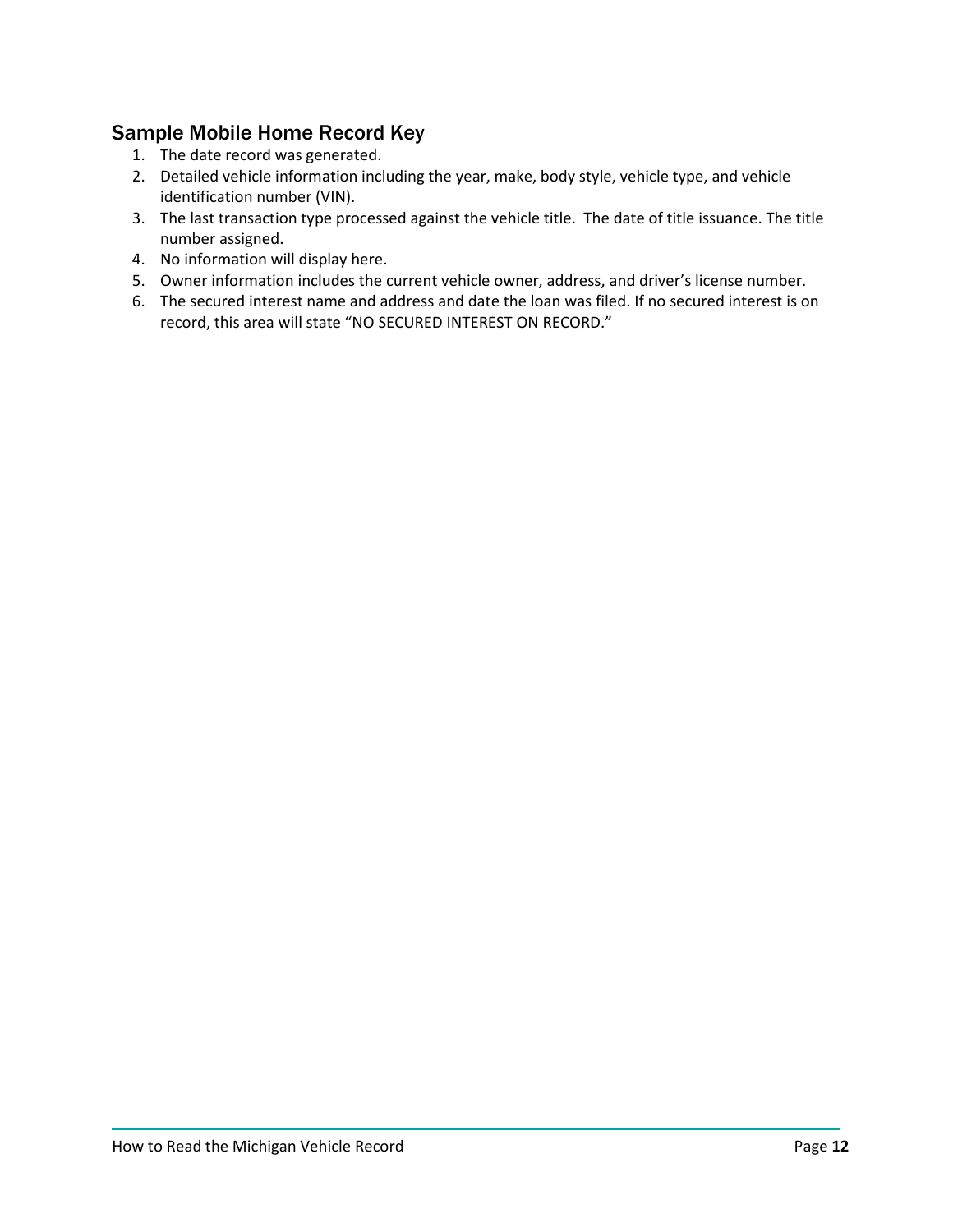## <span id="page-12-0"></span>Watercraft Title and Registration Record

All watercraft on Michigan waters, including privately-owned lakes and waterways, must be registered and display a decal except those specifically exempt.

All watercraft 20 feet and over in length must be titled in Michigan unless exempt. All watercraft with a permanently-affixed engine, regardless of length, must be titled in Michigan unless exempt.

For watercraft registration or title exemption information, contact the Department of State Information Center at 1-888-SOS-MICH (1-888-767-6424).

### <span id="page-12-1"></span>Sample Watercraft and Registration Record



Electronically certified in compliance with MCL 257.204A as of 03-10-2021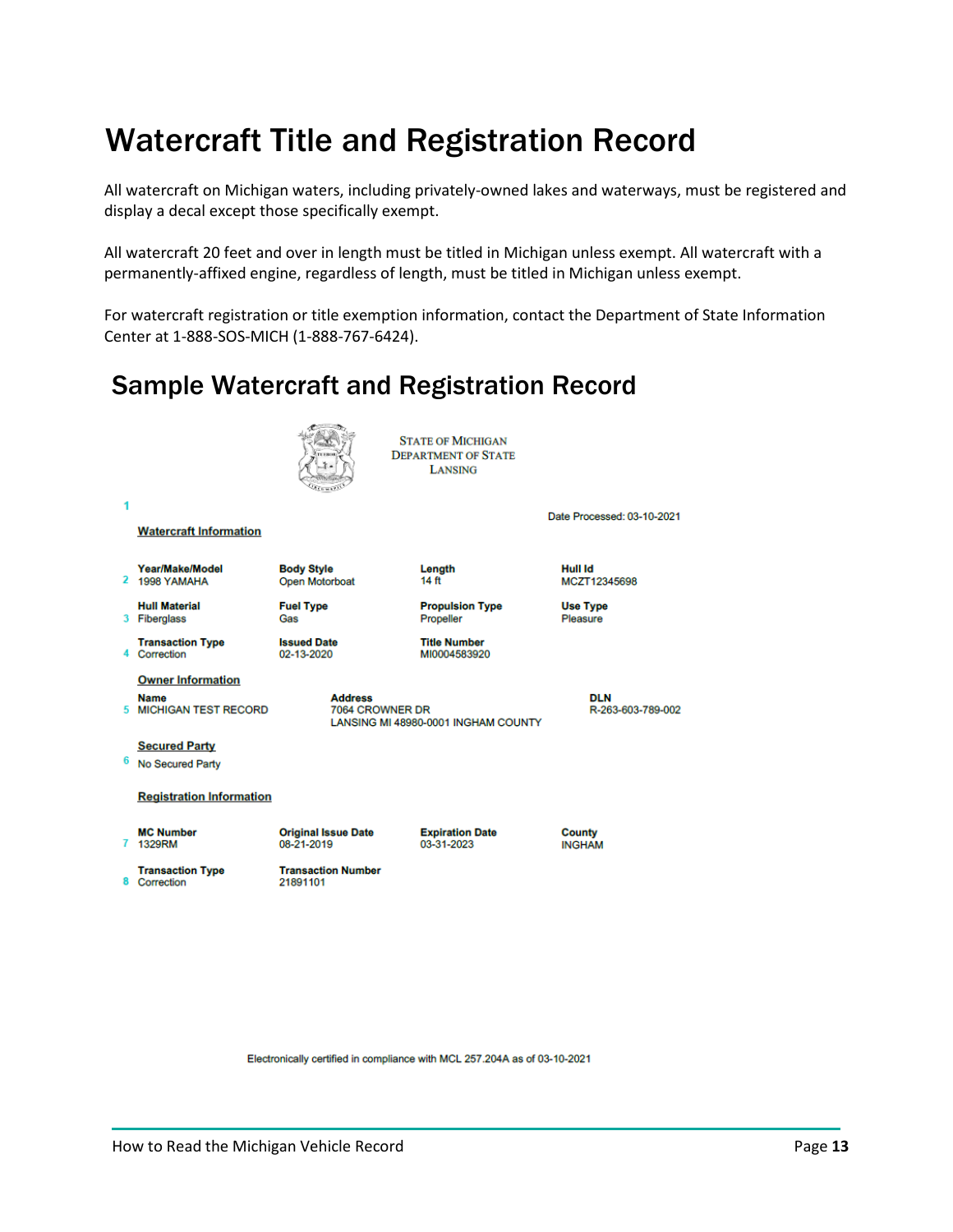#### <span id="page-13-0"></span>Sample Watercraft Title and Registration Record Key

- 1. The date record was generated.
- 2. Detailed watercraft information including the year, make, model (if applicable), body style, watercraft length, and hull identification number (HIN).
- 3. Characteristics of the watercraft.
- 4. The last transaction type processed against the watercraft title. The date of title issuance. The title number assigned. If the watercraft is not titled, information on line 4 will not show.
- 5. Owner information includes the current vehicle owner, address, and driver's license number.
- 6. The secured interest name and address and date the loan was filed. If no secured interest is on record, this area will state "NO SECURED INTEREST ON RECORD."
- 7. The MC number registered to the watercraft. Original issue date is the last date an activity was processed against the registration. Expiration date is when the registration will expire. County is where the watercraft is registered.
- 8. Transaction type is the last activity processed against the registration. Transaction number is a system-generated number associated to the transaction type.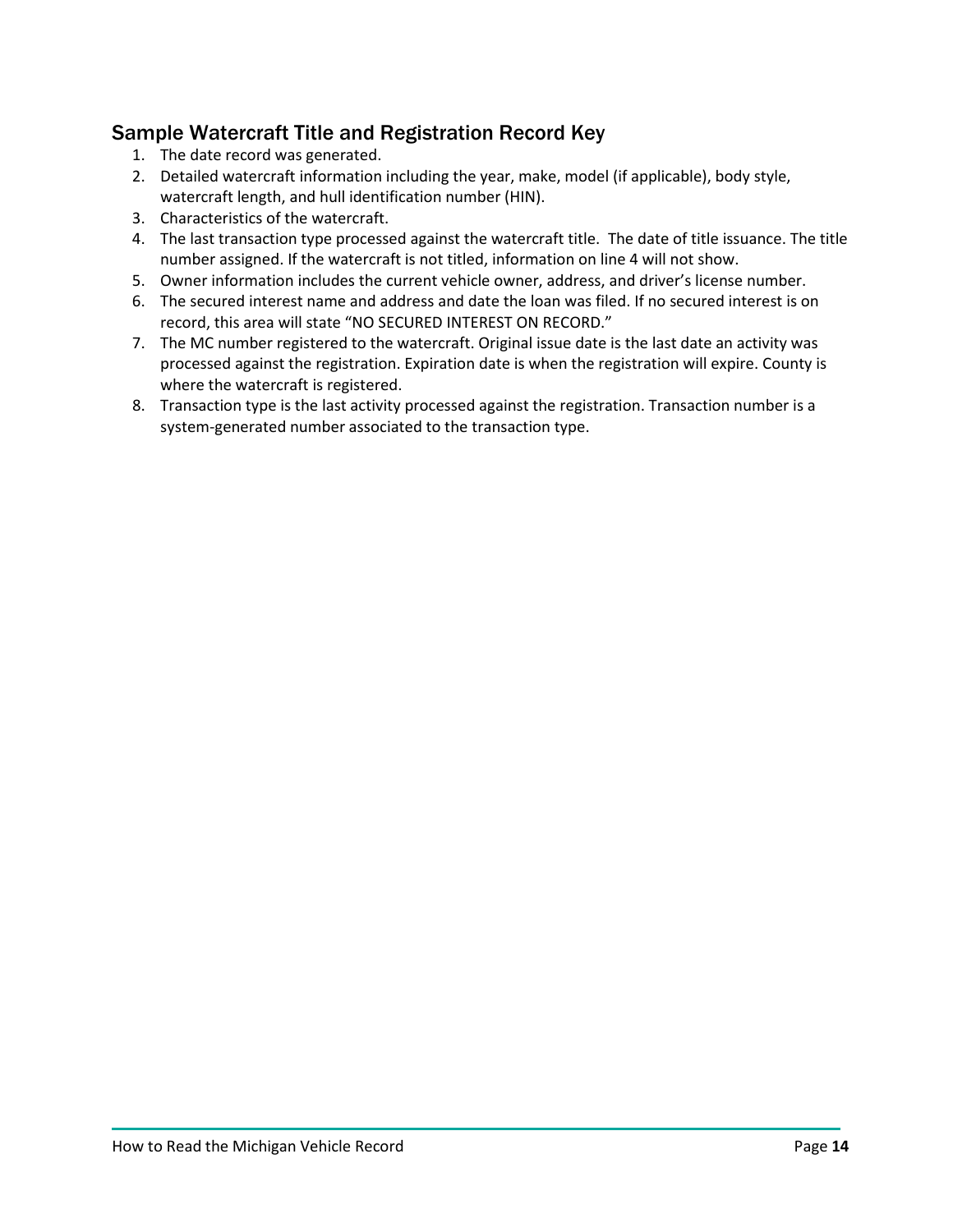## <span id="page-14-0"></span>Snowmobile Registration Record

A snowmobile is any motor-driven vehicle designed for travel primarily on snow or ice. It may utilize sled type runners or skis, an endless belt tread, or any combination of these, or it can have any other similar means of contact with the operating surface. All snowmobiles are registered unless used on private property. Snowmobiles are not titled.

### <span id="page-14-1"></span>Sample Snowmobile Record



Electronically certified in compliance with MCL 257.204A as of 03-10-2021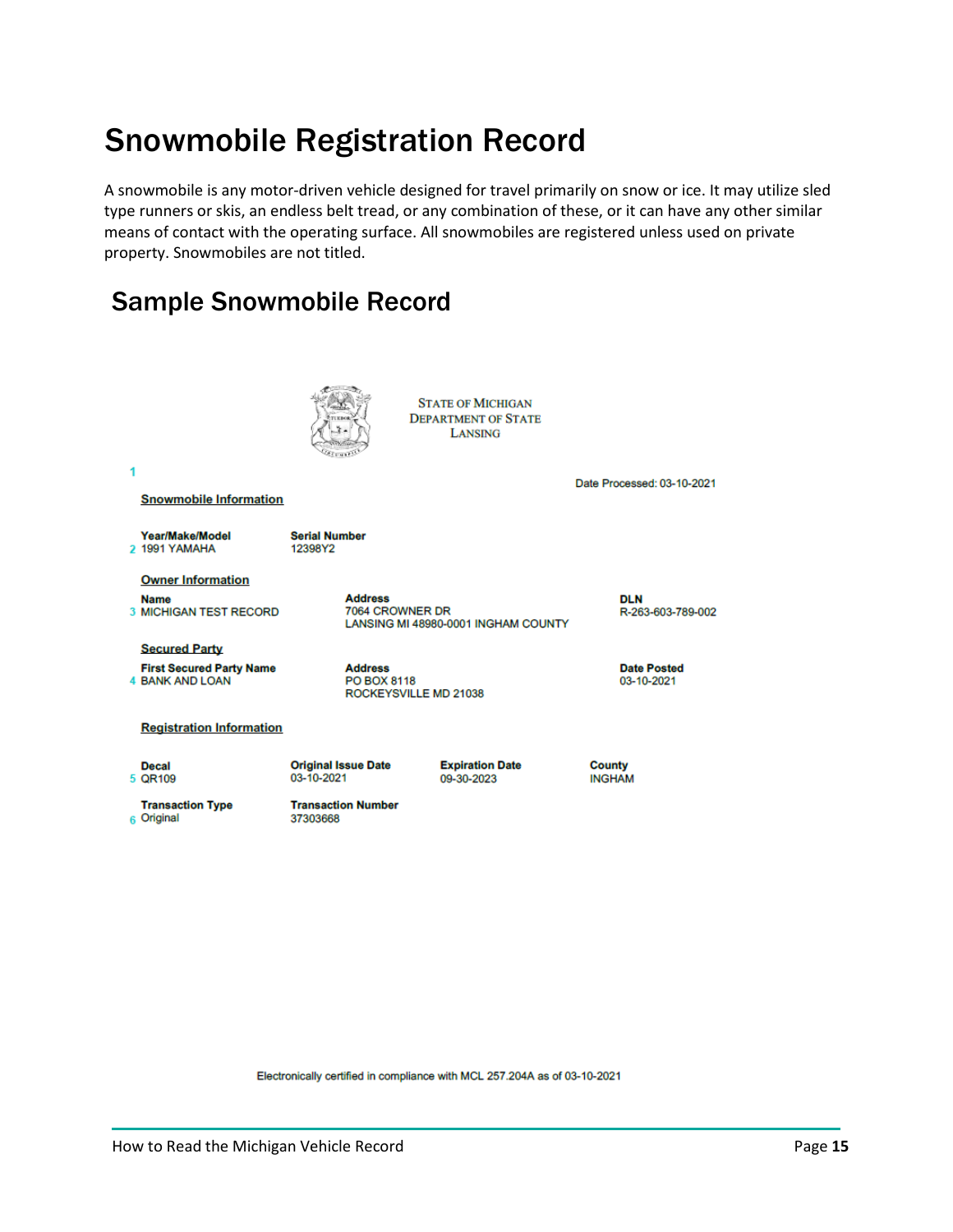#### <span id="page-15-0"></span>Sample Snowmobile Record Key

- 1. The date record was generated.
- 2. Detailed snowmobile information including the year, make, model (if applicable), and serial number.
- 3. Owner information includes the current vehicle owner, address, and driver's license number.
- 4. The secured interest name and address and date the loan was filed. If no secured interest is on record, this area will state "NO SECURED INTEREST ON RECORD."
- 5. The decal number registered to the snowmobile. Original issue date is the last date a decal was issued. Expiration date is when the registration will expire. County is where the snowmobile is registered.
- 6. Transaction type is the last activity processed against the registration. Transaction number is a system-generated number associated to the transaction type.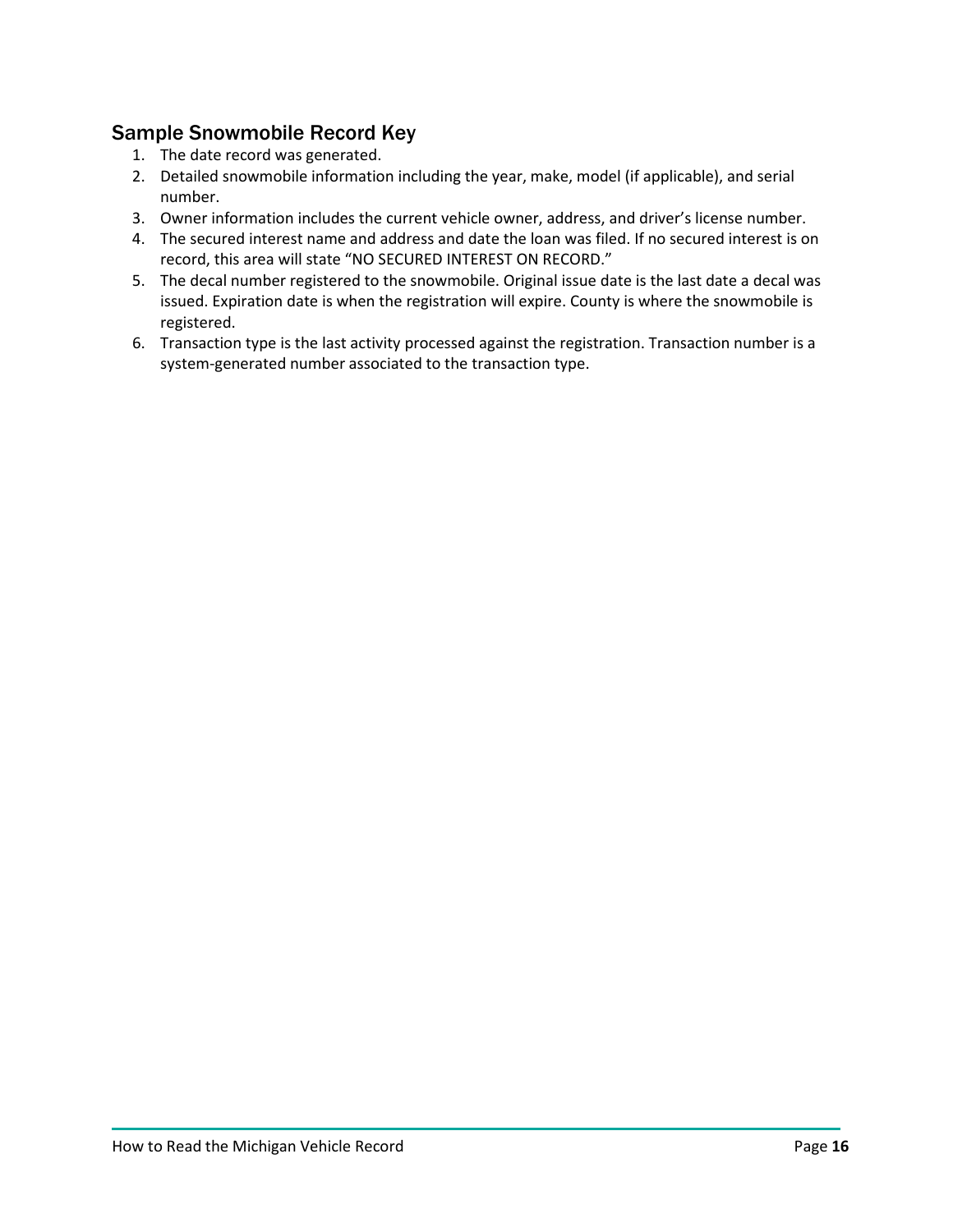## <span id="page-16-0"></span>Moped Registration Record

A moped is defined as a two or three-wheeled vehicle which does not exceed 100 cc's piston displacement, has a top speed of no more than 30 miles per hour on a level surface, and does not have a gearshift. Mopeds are not titled.

### <span id="page-16-1"></span>Sample Moped Record



Electronically certified in compliance with MCL 257.204A as of 03-10-2021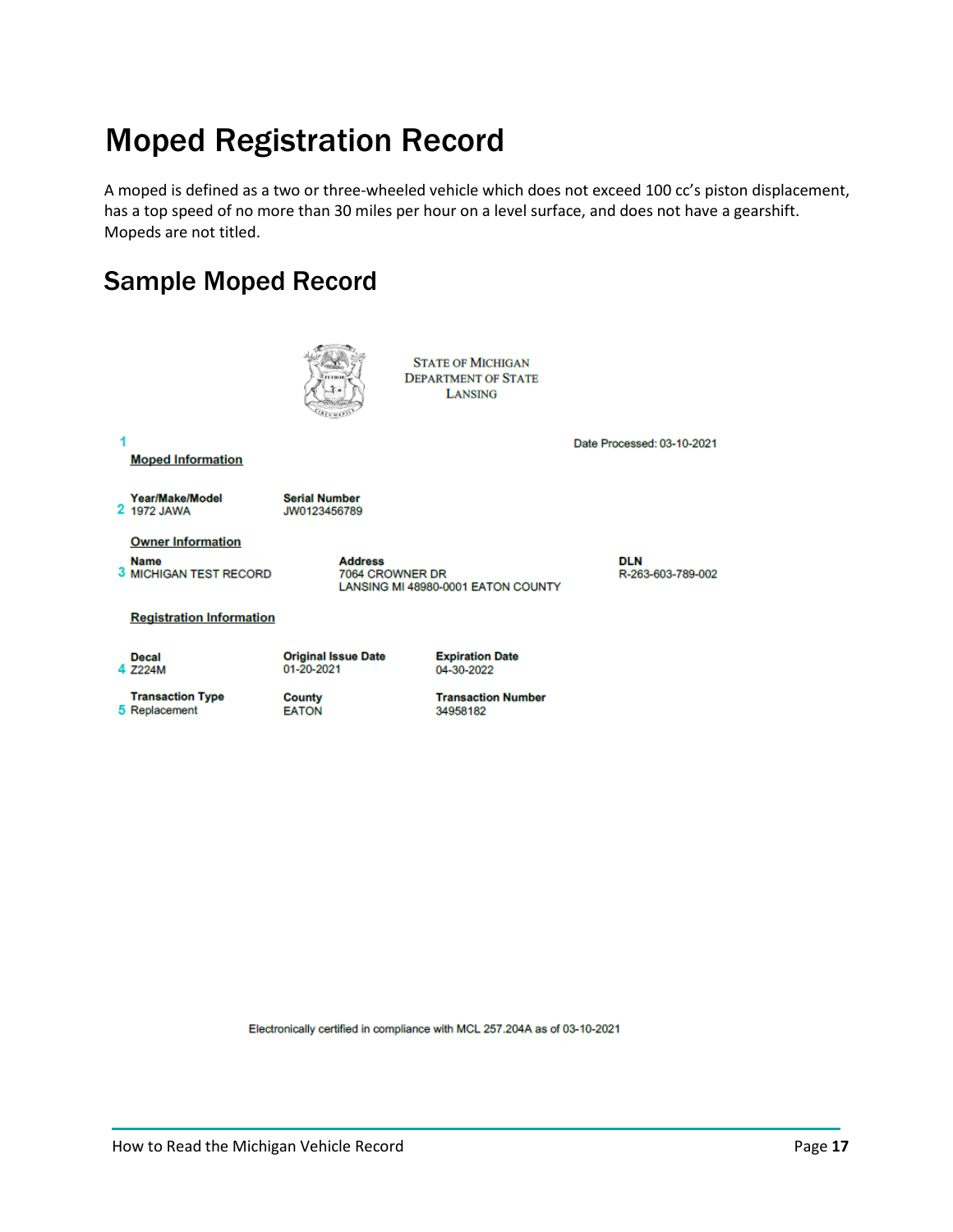#### <span id="page-17-0"></span>Sample Moped Record Key

- 1. The date record was generated.
- 2. Detailed moped information including the year, make, model (if applicable), and serial number.
- 3. Owner information includes the current vehicle owner, address, and driver's license number.
- 4. The decal number registered to the moped. Original issue date is the last date a decal was issued. Expiration date is when the registration will expire.
- 5. Transaction type is the last activity processed against the registration. County is where the snowmobile is registered. Transaction number is a system-generated number associated to the transaction type.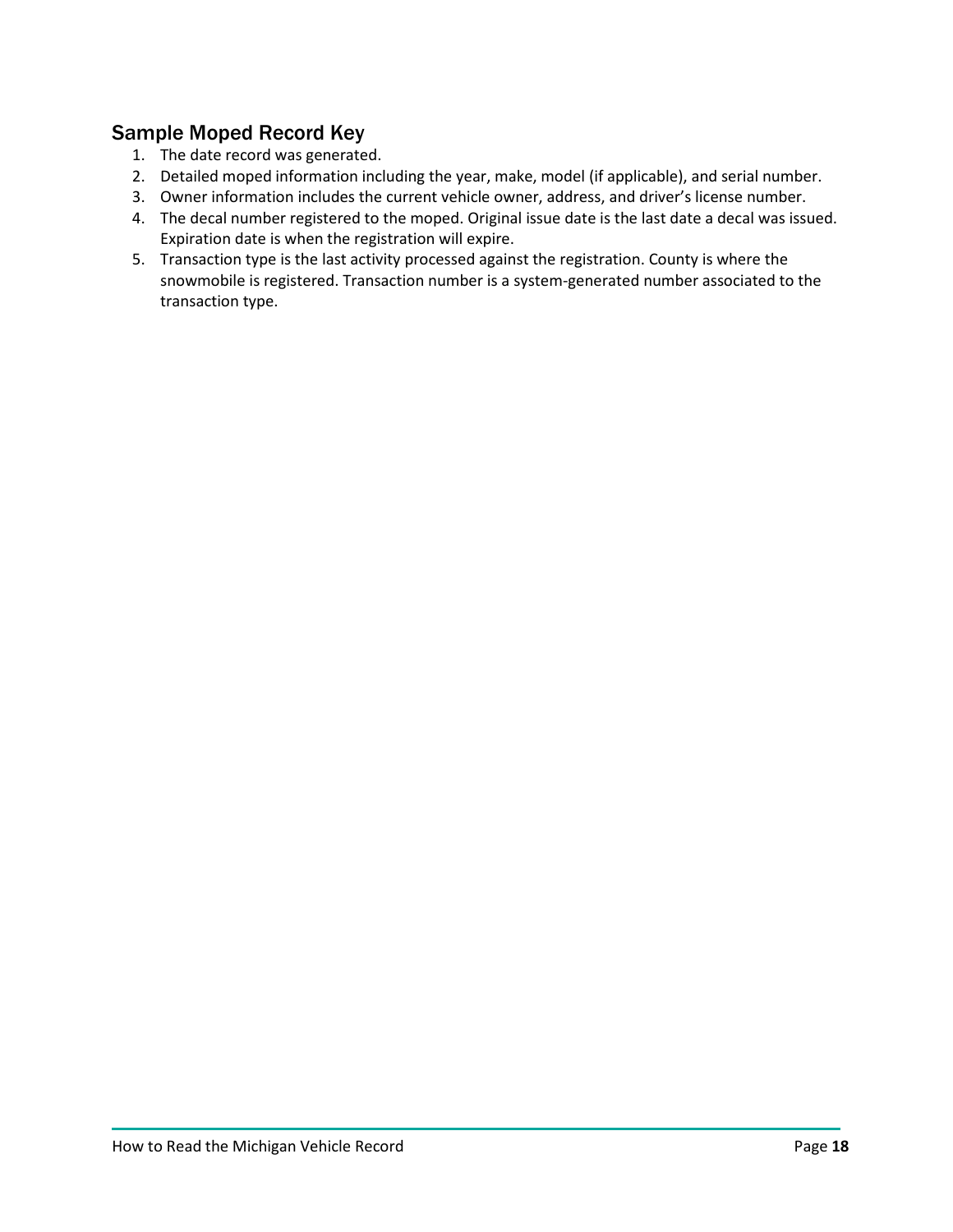## <span id="page-18-0"></span>Transaction Type Definition

The following is a list of transaction type and their definitions used with title and registration records.

### <span id="page-18-1"></span>Title Transaction Type

- Corrected information on the title was updated.
- Duplicate a copy of the title was issued.
- Original a vehicle titled in Michigan for the first time.
- Transfer vehicle ownership was transferred.

### <span id="page-18-2"></span>Registration Transaction Type

- Corrected information on the registration was updated.
- Duplicate a copy of the registration was issued.
- Original a vehicle registered for the first time.
- Paper Plate Renewal the metal plate has been replaced with a paper plate due to repeat offender and now the paper plate is being renewed.
- Paper Plate Replacement the metal plate has been replaced with a paper plate due to repeat offender.
- Renewal renewing an existing registration.
- Renewal/Transfer registration was transferred from one vehicle to another and renewed.
- Replacement replacement of a plate or decal.
- Tab Only replacement of a plate tab.
- Transfer registration was transferred from one vehicle to another.